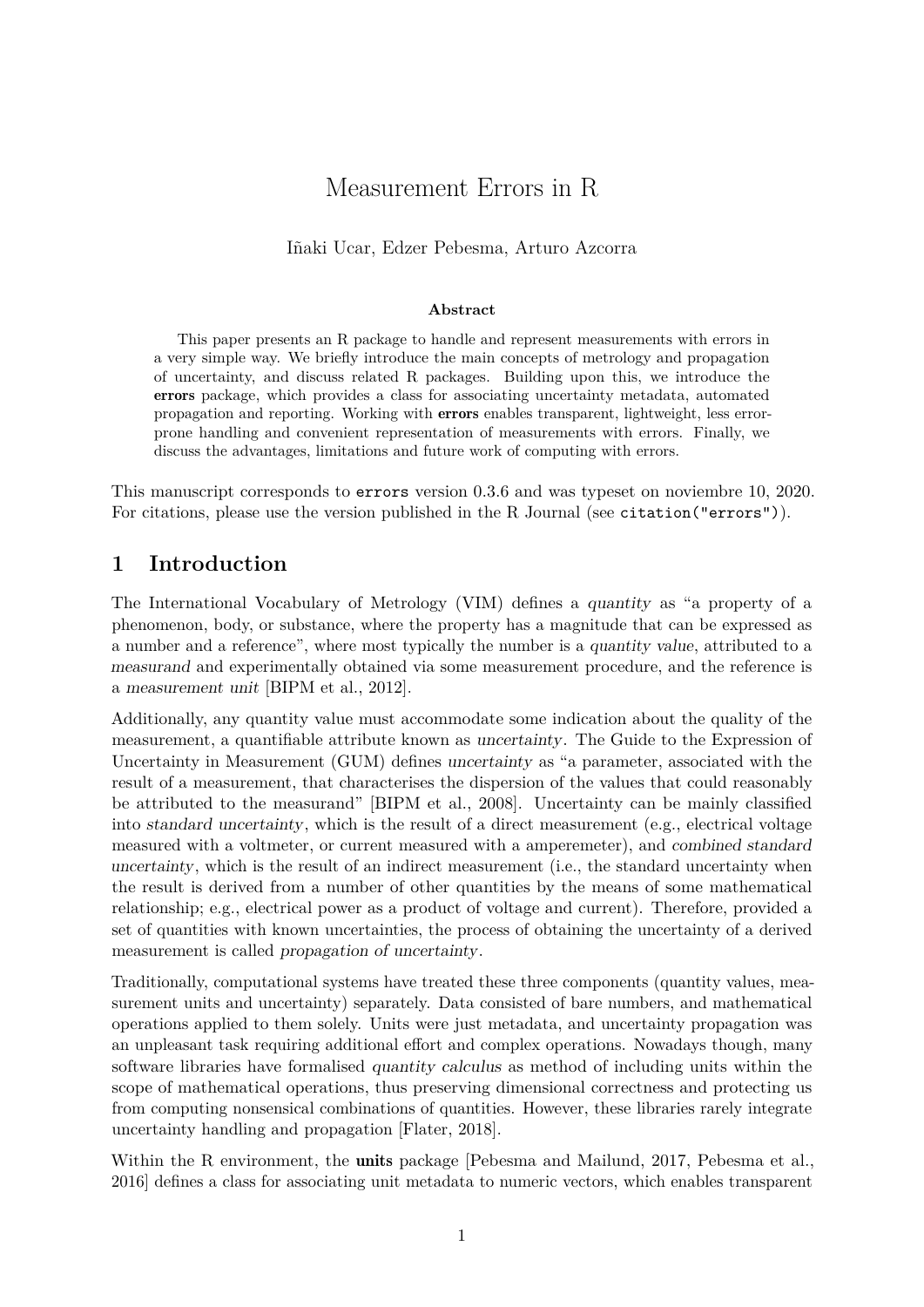quantity derivation, simplification and conversion. This approach is a very comfortable way of managing units with the added advantage of eliminating an entire class of potential programming mistakes. Unfortunately, neither **units** nor any other package address the integration of uncertainties into quantity calculus.

This article presents [errors](https://CRAN.R-project.org/package=errors) [\[Ucar, 2018\]](#page-10-2), a package that defines a framework for associating uncertainty metadata to R vectors, matrices and arrays, thus providing transparent, lightweight and automated propagation of uncertainty. This implementation also enables ongoing developments for integrating units and uncertainty handling into a complete solution.

## **2 Propagation of uncertainty**

There are two main methods for propagation of uncertainty: the Taylor series method (TSM) and the Monte Carlo method (MCM). The TSM, also called the delta method, is based on a Taylor expansion of the mathematical expression that produces the output variables. As for the MCM, it can deal with generalised input distributions and propagates the uncertainty by Monte Carlo simulation.

#### **2.1 Taylor series method**

The TSM is a flexible and simple method of propagation of uncertainty that offers a good degree of approximation in most cases. In the following, we will provide a brief description. A full derivation, discussion and examples can be found in [Arras \[1998\]](#page-9-3).

Mathematically, an indirect measurement is obtained as a function of *n* direct or indirect measurements,  $Y = f(X_1, ..., X_n)$ , where the distribution of  $X_n$  is unknown *a priori*. Usually, the sources of random variability are many, independent and probably unknown as well. Thus, the central limit theorem establishes that an addition of a sufficiently large number of random variables tends to a normal distribution. As a result, the **first assumption** states that  $X_n$  are normally distributed.

The second assumption presumes linearity, i.e., that *f* can be approximated by a first-order Taylor series expansion around  $\mu_{X_n}$  (see Figure [1\)](#page-2-0). Then, given a set of *n* input variables X and a set of *m* output variables *Y* , the first-order uncertainty propagation law establishes that

<span id="page-1-0"></span>
$$
\Sigma_Y = J_X \Sigma_X J_X^T \tag{1}
$$

where  $\Sigma$  is the covariance matrix and  $J$  is the Jacobian operator.

In practice, as recommended in the GUM [\[BIPM et al., 2008\]](#page-9-1), this first-order approximation is good even if *f* is non-linear, provided that the non-linearity is negligible compared to the magnitude of the uncertainty, i.e.,  $\mathbb{E}[f(X)] \approx f(\mathbb{E}[X])$ . Also, this weaker condition is distribution-free: no assumptions are needed on the probability density functions (PDF) of  $X_n$ , although they must be reasonably symmetric.

If we consider Equation [\(1\)](#page-1-0) for pairwise computations, i.e.,  $Y = f(X_1, X_2)$ , we can write the propagation of the uncertainty  $\sigma_Y$  as follows:

<span id="page-1-1"></span>
$$
\sigma_Y^2 = \left(\frac{\partial^2 f}{\partial X_1^2}\right)^2 \sigma_{X_1}^2 + \left(\frac{\partial^2 f}{\partial X_2^2}\right)^2 \sigma_{X_2}^2 + 2\frac{\partial f \partial f}{\partial X_1 \partial X_2} \sigma_{X_1 X_2}
$$
\n(2)

The cross-covariances for the output *Y* and any other variable *Z* can be simplified as follows: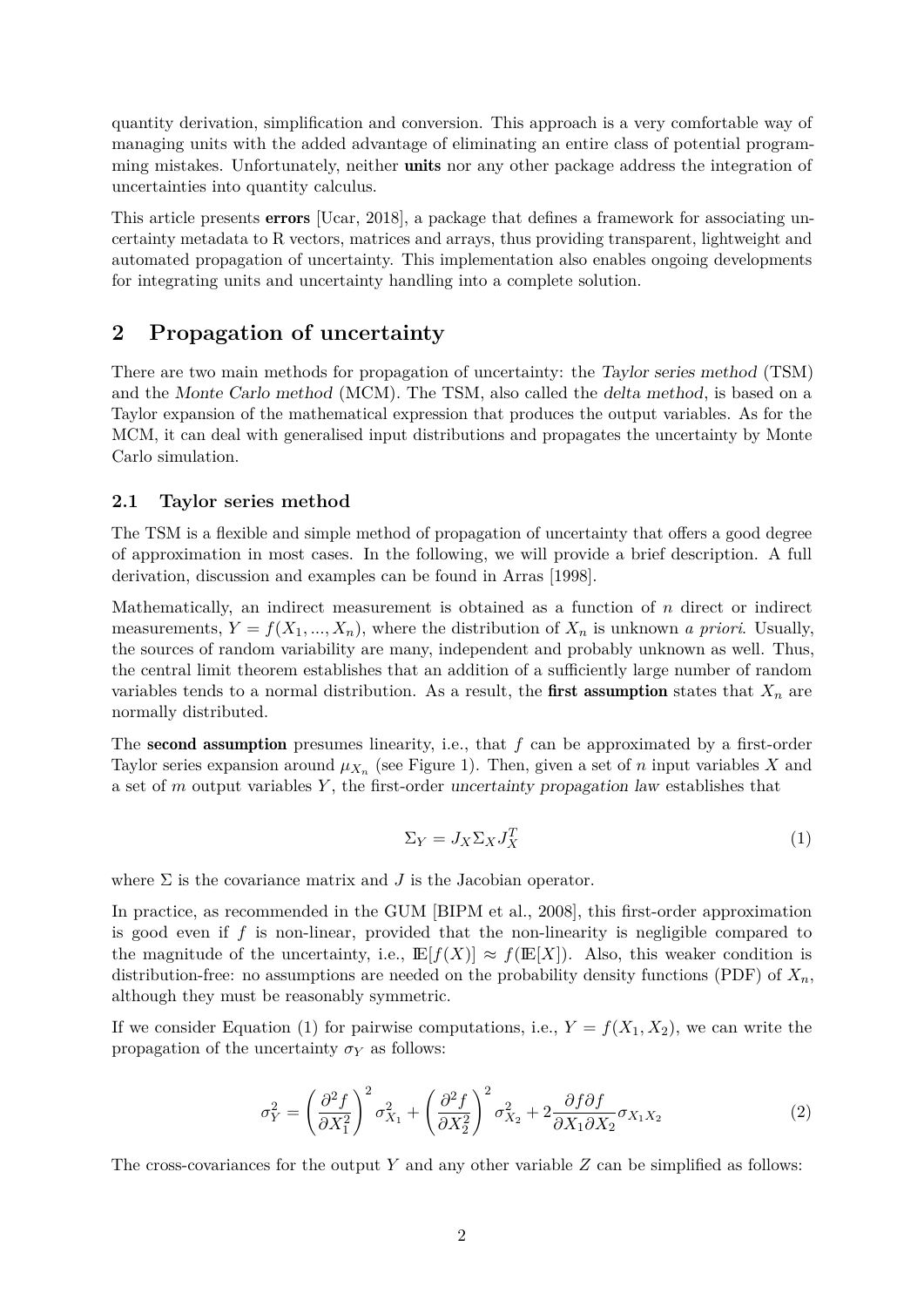<span id="page-2-0"></span>

Figure 1: Illustration of linearity in an interval  $\pm$  one standard deviation around the mean.

<span id="page-2-1"></span>
$$
\sigma_{YZ} = \frac{\partial f}{\partial X_1} \sigma_{X_1 Z} + \frac{\partial f}{\partial X_2} \sigma_{X_2 Z} \tag{3}
$$

where, notably, if  $Z = X_i$ , one of the covariances above results in  $\sigma_X^2$  $X_i$ . Finally, and for the sake of completeness, the correlation coefficient can be obtained as  $r_{YZ} = \sigma_{YZ}/(\sigma_Y \sigma_Z)$ .

#### **2.2 Monte Carlo method**

The MCM is based on the same principles underlying the TSM. It is based on the propagation of the PDFs of the input variables  $X_n$  by performing random sampling and evaluating them under the model considered. Thus, this method is not constrained by the TSM assumptions, and explicitly determines a PDF for the output quantity  $Y$ , which makes it a more general approach that applies to a broader set of problems. For further details on this method, as well as a comparison with the TSM and some discussion on the applicability of both methods, the reader may refer to the Supplement 1 of the GUM [\[BIPM et al., 2008\]](#page-9-1).

## **3 Reporting uncertainty**

The GUM [\[BIPM et al., 2008\]](#page-9-1) defines four ways of reporting standard uncertainty and combined standard uncertainty. For instance, if the reported quantity is assumed to be a mass  $m<sub>S</sub>$  of nominal value 100 g:

- 1.  $m<sub>S</sub> = 100.02147$  g with (a combined standard uncertainty)  $u<sub>c</sub> = 0.35$  mg.
- 2.  $m<sub>S</sub> = 100.02147(35)$  g, where the number in parentheses is the numerical value of (the combined standard uncertainty)  $u_c$  referred to the corresponding last digits of the quoted result.
- 3.  $m<sub>S</sub> = 100.02147(0.00035)$  g, where the number in parentheses is the numerical value of (the combined standard uncertainty)  $u_c$  expressed in the unit of the quoted result.
- 4.  $m<sub>S</sub> = (100.02147 \pm 0.00035)$  g, where the number following the symbol  $\pm$  is the numerical value of (the combined standard uncertainty)  $u_c$  and not a confidence interval.

Schemes (2, 3) and (4) would be referred to as parenthesis notation and plus-minus notation respectively throughout this document. Although (4) is a very extended notation, the GUM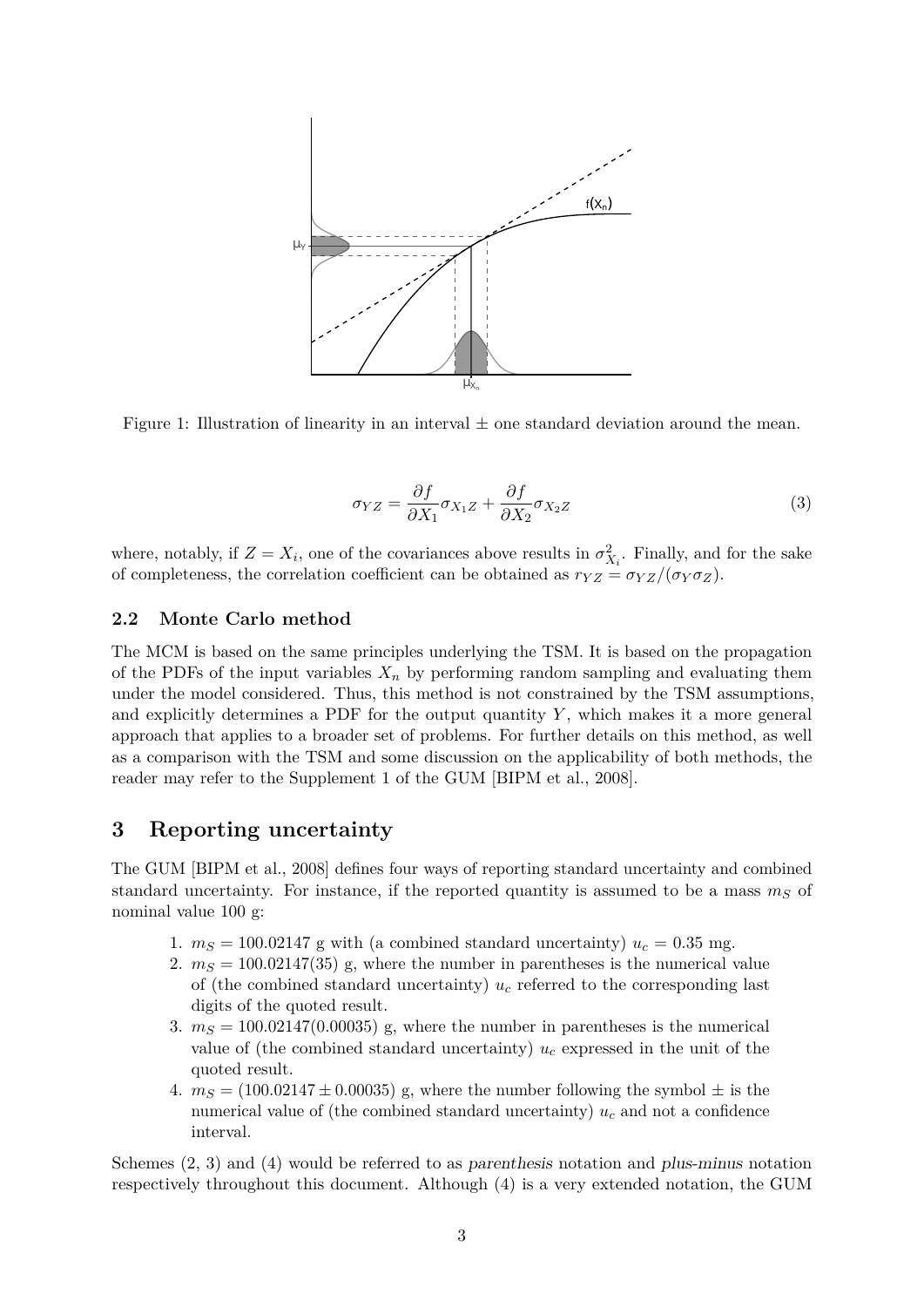explicitly discourages its use to prevent confusion with confidence intervals.

# **4 Related work**

Several R packages are devoted to or provide methods for propagation of uncertainties. The [car](https://CRAN.R-project.org/package=car) [\[Fox and Weisberg, 2016,](#page-9-4) [2011\]](#page-9-5) and [msm](https://CRAN.R-project.org/package=msm) [\[Jackson, 2016,](#page-9-6) [2011\]](#page-9-7) packages provide the functions deltaMethod() and deltamethod() respectively. Both of them implement a first-order TSM with a similar syntax, requiring a formula, a vector of values and a covariance matrix, thus being able to deal with dependency across variables.

The [metRology](https://CRAN.R-project.org/package=metRology) [\[Ellison, 2017\]](#page-9-8) and [propagate](https://CRAN.R-project.org/package=propagate) [\[Spiess, 2014\]](#page-10-3) packages stand out as very comprehensive sets of tools specifically focused on this topic, including both TSM and MCM. The metRology package implements TSM using algebraic or numeric differentiation, with support for correlation. It also provides a function for assessing the statistical performance of GUM uncertainty (TSM) using attained coverage probability. The propagate package implements TSM up to second order. It provides a unified interface for both TSM and MCM through the propagate() function, which requires an expression and a data frame or matrix as input. Unfortunately, as in the case of car and msm, these packages are limited to work only with expressions, which does not solve the issue of requiring a separate workflow to deal with uncertainties.

The [spup](https://CRAN.R-project.org/package=spup) package [\[Sawicka and Heuvelink, 2017\]](#page-10-4) focuses on uncertainty analysis in spatial environmental modelling, where the spatial cross-correlation between variables becomes important. The uncertainty is described with probability distributions and propagated using MCM.

Finally, the [distr](https://CRAN.R-project.org/package=distr) package [\[Kohl, 2017,](#page-9-9) [Ruckdeschel et al., 2006\]](#page-10-5) takes this idea one step further by providing an S4-based object-oriented implementation of probability distributions, with which one can operate arithmetically or apply mathematical functions. It implements all kinds of probability distributions and has more methods for computing the distribution of derived quantities. Also, distr is the base of a whole family of packages, such as [distrEllipse](https://CRAN.R-project.org/package=distrEllipse), [distrEx](https://CRAN.R-project.org/package=distrEx), [distrMod](https://CRAN.R-project.org/package=distrMod), [distrRmetrics](https://CRAN.R-project.org/package=distrRmetrics), [distrSim](https://CRAN.R-project.org/package=distrSim) and [distrTeach](https://CRAN.R-project.org/package=distrTeach).

All these packages provide excellent tools for uncertainty analysis and propagation. However, none of them addresses the issue of an integrated workflow, as **units** does for unit metadata by assigning units directly to R vectors, matrices and arrays. As a result, units can be added to any existing R computation in a very straightforward way. On the other hand, existing tools for uncertainty propagation require building specific expressions or data structures, and then some more work to extract the results out and to report them properly, with an appropriate number of significant digits.

# **5 Automated uncertainty handling in R: the** errors **package**

The errors package aims to provide easy and lightweight handling of measurement with errors, including uncertainty propagation using the first-order TSM presented in the previous section and a formally sound representation.

# **5.1 Package description and usage**

Standard uncertainties, can be assigned to numeric vectors, matrices and arrays, and then all the mathematical and arithmetic operations are transparently applied to both the values and the associated uncertainties:

## **library**(errors)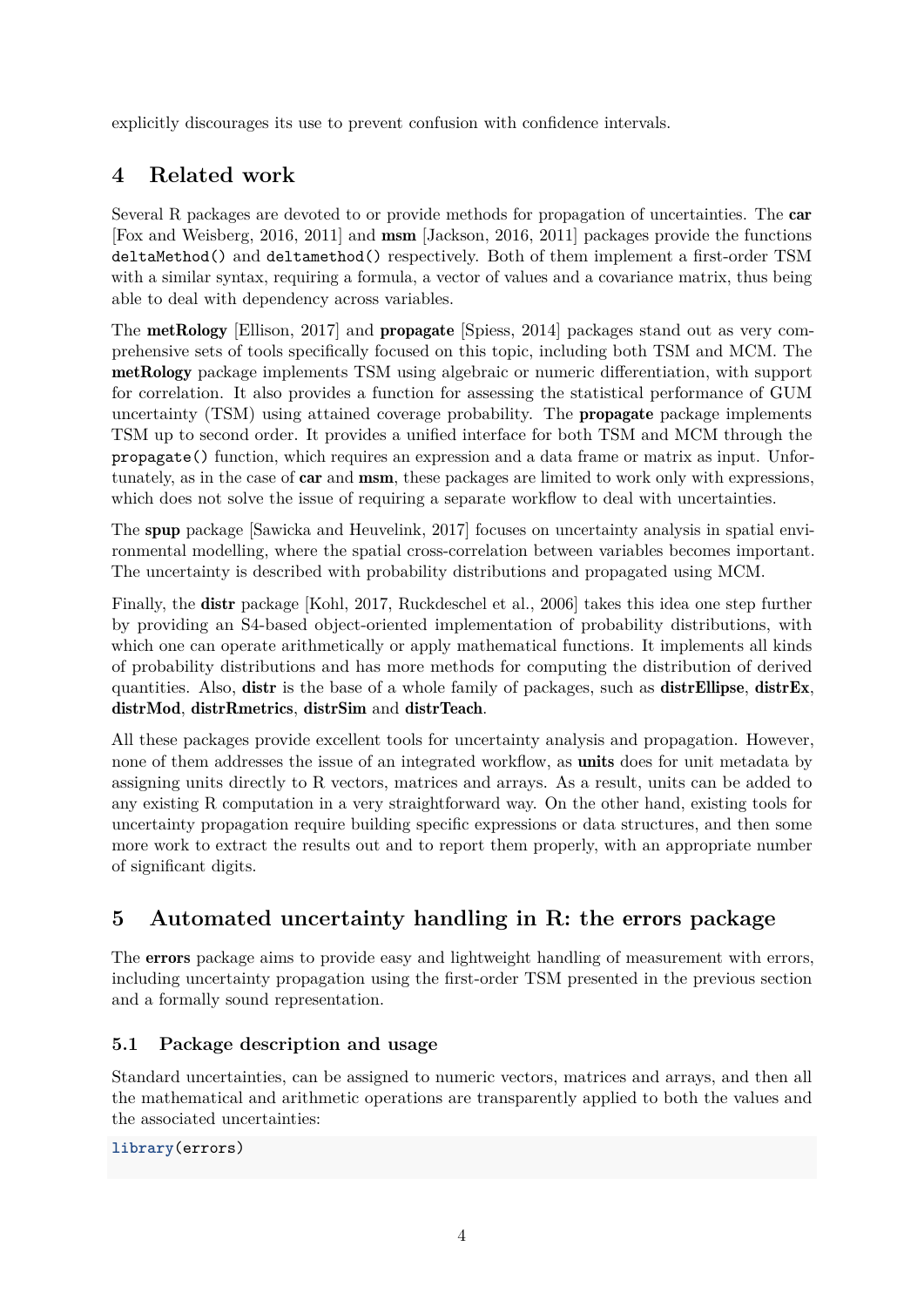```
x \leftarrow 1:5 + \text{rnorm}(5, \text{sd} = 0.01)y <- 1:5 + rnorm(5, sd = 0.02)
errors(x) <- 0.01
errors(y) <- 0.02
x; y
## Errors: 0.01 0.01 0.01 0.01 0.01
## [1] 1.006184 2.001849 3.006774 3.981706 4.997040
## Errors: 0.02 0.02 0.02 0.02 0.02
## [1] 1.011028 2.016269 3.035775 4.001164 5.002623
(z <- x / y)
## Errors: 0.022032072 0.011026715 0.007309485 0.005566812 0.004465801
```
The errors() method assigns or retrieves a vector of uncertainties, which is stored as an attribute of the class errors, along with a unique object identifier:

**str**(x)

## Errors: num [1:5] 1.01(1) 2.00(1) 3.01(1) 3.98(1) 5.00(1)

## [1] 0.9952098 0.9928477 0.9904468 0.9951369 0.9988841

Correlations (and thus covariances) between pairs of variables can be set and retrieved using the correl() and covar() methods. These correlations are stored in an internal hash table indexed by the unique object identifier assigned to each errors object. If an object is removed, its associated correlations are cleaned up automatically.

**correl**(x, x) *# one, cannot be changed* ## [1] 1 1 1 1 1 **correl**(x, y) *# NULL, not defined yet* ## NULL  $correl(x, y) \leftarrow runif(length(x), -1, 1)$ **correl**(x, y) ## [1] -0.787562022 -0.257735642 -0.006134495 -0.547443724 0.188604296 **covar**(x, y)

```
## [1] -1.575124e-04 -5.154713e-05 -1.226899e-06 -1.094887e-04 3.772086e-05
```
Internally, errors provides S3 methods for the generics belonging to the groups Math and Ops, which propagate the uncertainty and the covariance using Equations [\(2\)](#page-1-1) and [\(3\)](#page-2-1) respectively.

z *# previous computation without correlations*

```
## Errors: 0.022032072 0.011026715 0.007309485 0.005566812 0.004465801
## [1] 0.9952098 0.9928477 0.9904468 0.9951369 0.9988841
(z_correl <- x / y)
```
## Errors: 0.028144734 0.012114717 0.007327502 0.006678398 0.004114880 ## [1] 0.9952098 0.9928477 0.9904468 0.9951369 0.9988841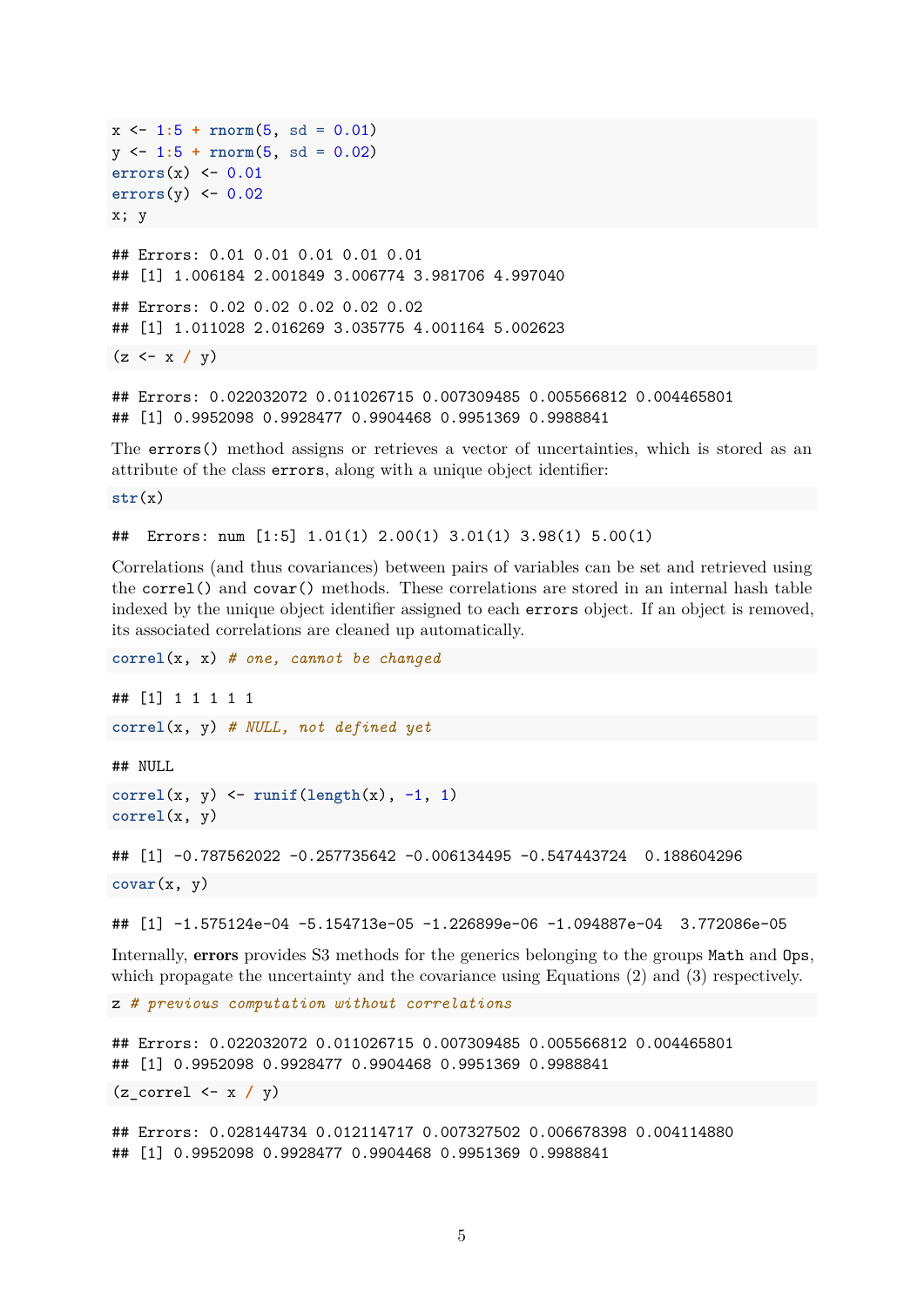Other many S3 methods are also provided, such as generics belonging to the Summary group, subsetting operators ( $[$ ,  $[$ <-,  $[$  $[$  $[$  $[$  $]$  $[$  $[$  $]$  $[$  $]$  $[$  $]$  $[$  $]$  $[$  $]$  $[$  $]$  $[$  $]$  $[$  $]$  $[$  $]$  $[$  $]$  $[$  $]$  $[$  $]$  $[$  $]$  $[$  $]$  $[$  $]$  $[$  $]$  $[$  $]$  $[$  $]$  $[$  $]$  $[$  $]$  $[$  $]$  $[$  $]$  $[$  $]$  $[$  $]$  $[$  $]$  $[$  $]$  $[$  $]$  $[$  $]$ column binding (rbind, cbind), coercion to list, data frame and matrix, and more. Such methods mutate the errors object, and thus return a new one with no correlations associated. There are also *setters* defined as an alternative to the assignment methods (set\_ $\ast$ () instead of errors<-, correl  $\leq$  and covar $\leq$ , primarily intended for their use in conjunction with the pipe operator  $(\frac{1}{2})$  from the **[magrittr](https://CRAN.R-project.org/package=magrittr)** [\[Bache and Wickham, 2014\]](#page-9-10) package.

Additionally, other useful summaries are provided, namely, the mean, the weighted mean and the median. The uncertainty of any measurement of central tendency cannot be smaller than the uncertainty of the individual measurements. Therefore, the uncertainty assigned to the mean is computed as the maximum between the standard deviation of the mean and the mean of the individual uncertainties (weighted, in the case of the weighted mean). As for the median, its uncertainty is computed as  $\sqrt{\pi/2} \approx 1.253$  times the standard deviation of the mean, where this constant comes from the asymptotic variance formula [\[Hampel et al., 2011\]](#page-9-11).

It is worth noting that both values and uncertainties are stored with all the digits. However, when a single measurement or a column of measurements in a data frame are printed, there are S3 methods for format() and print() defined to properly format the output and display a single significant digit for the uncertainty. This default representation can be overridden using the digits option, and it is globally controlled with the option errors.digits.

```
# the elementary charge
e <- set_errors(1.6021766208e-19, 0.0000000098e-19)
print(e, digits = 2)
```

```
## 1.6021766208(98)e-19
```
The parenthesis notation, in which *the number in parentheses is the uncertainty referred to the corresponding last digits of the quantity value* (scheme 2 from the GUM, widely used in physics due to its compactness), is used by default, but this can be overridden through the appropriate option in order to use the plus-minus notation instead.

```
options(errors.notation = "plus-minus")
print(e, digits = 2)
```

```
## (1.6021766208 ± 0.0000000098)e-19
```

```
options(errors.notation = "parenthesis")
```
Finally, errors also facilitates plotting of error bars. In the following, we first assign a 2% of uncertainty to all the numeric variables in the iris data set and then we plot it using base graphics and [ggplot2](https://CRAN.R-project.org/package=ggplot2) [\[Wickham and Chang, 2016,](#page-10-6) [Wickham, 2009\]](#page-10-7). The result is shown in Figure [2.](#page-6-0)

```
iris.e <- iris
iris.e[1:4] <- lapply(iris.e[1:4], function(x) set_errors(x, x*0.02))
```

```
head(iris.e, 3)
```

| ##   |         |         | Sepal.Length Sepal.Width Petal.Length Petal.Width Species |                   |  |
|------|---------|---------|-----------------------------------------------------------|-------------------|--|
| ##1  | 5.1(1)  | 3.50(7) | 1.40(3)                                                   | $0.200(4)$ setosa |  |
| ## 2 | 4.9(1)  | 3.00(6) | 1.40(3)                                                   | $0.200(4)$ setosa |  |
| ##3  | 4.70(9) | 3.20(6) | 1.30(3)                                                   | $0.200(4)$ setosa |  |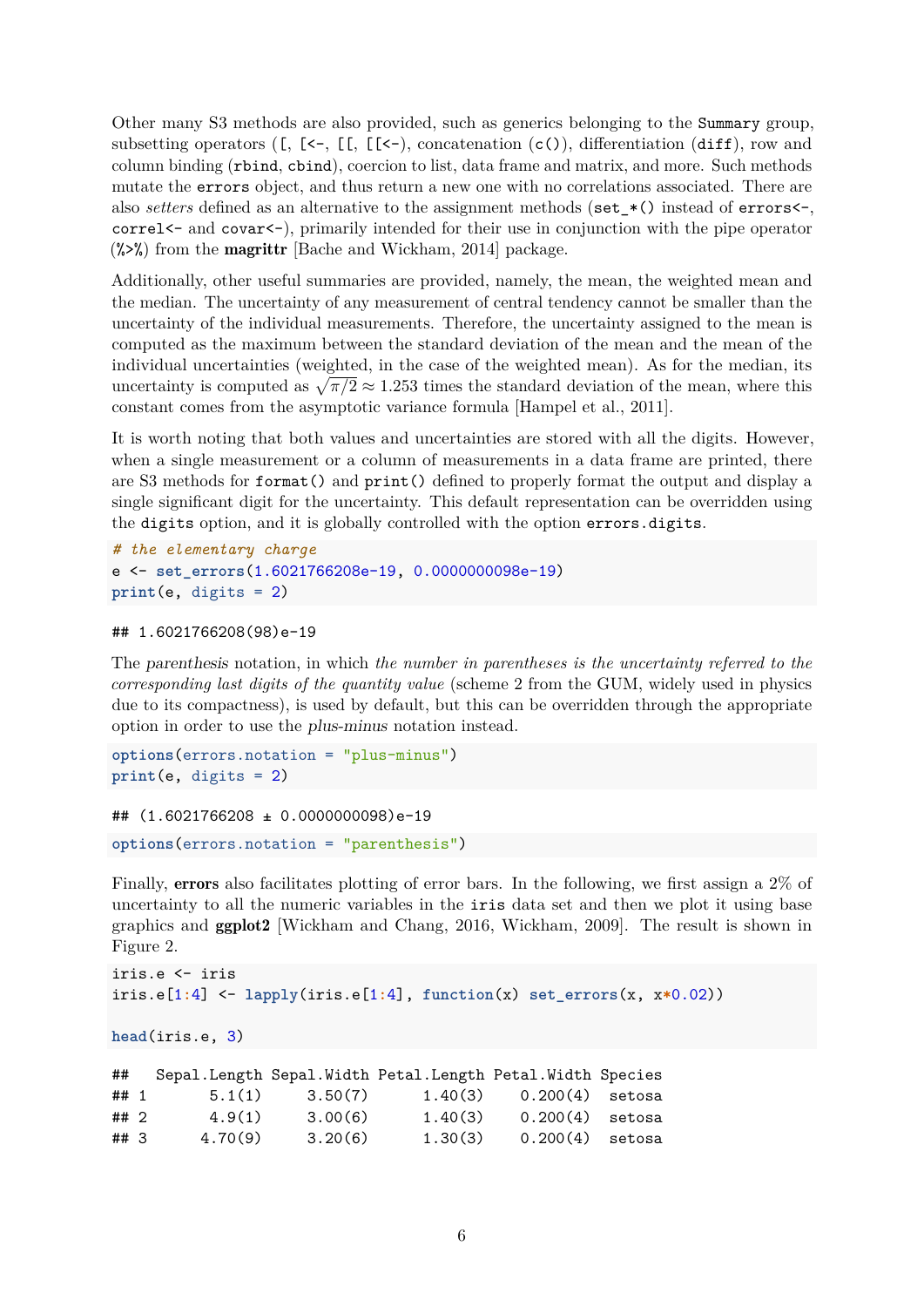**plot**(iris.e[["Sepal.Length"]], iris.e[["Sepal.Width"]], col=iris.e[["Species"]]) **legend**(6.2, 4.4, **unique**(iris.e[["Species"]]), col=1**:length**(iris.e[["Species"]]), pch=1)

**library**(ggplot2)

```
ggplot(iris.e, aes(Sepal.Length, Sepal.Width, color=Species)) +
  \phi geom_point() + theme_bw() + theme(legend.position=c(0.6, 0.8)) +
  geom_errorbar(aes(ymin=errors_min(Sepal.Width), ymax=errors_max(Sepal.Width))) +
  geom_errorbarh(aes(xmin=errors_min(Sepal.Length), xmax=errors_max(Sepal.Length)))
```
<span id="page-6-0"></span>

Figure 2: Base plot with error bars (left) and ggplot2's version (right).

In base graphics, the error bars are automatically plotted when an object of class errors is passed. Additionally, we provide the convenience functions  $\text{errors\_min}(x)$  and  $\text{errors\_max}(x)$ for obtaining the boundaries of the interval in ggplot2 and other plotting packages, instead of writing  $x$  -errors(x) and  $x$  + errors(x) respectively.

### **5.2 Example: Simultaneous resistance and reactance measurement**

From Annex H.2 of the GUM [\[BIPM et al., 2008\]](#page-9-1):

The resistance *R* and the reactance *X* of a circuit element are determined by measuring the amplitude *V* of a sinusoidally-alternating potential difference across its terminals, the amplitude *I* of the alternating current passing through it, and the phase-shift angle  $\phi$  of the alternating potential difference relative to the alternating current.

The measurands (resistance  $R$ , reactance  $X$  and impedance  $Z$ ) are related to the input quantities  $(V, I, phi)$  by the Ohm's law:

$$
R = \frac{V}{I}\cos\phi; \qquad X = \frac{V}{I}\sin\phi; \qquad Z = \frac{V}{I}
$$
 (4)

Five simultaneous observations for each input variable are provided (Table H.2 of the GUM), which are included in **errors** as dataset GUM.H.2. First, we need to obtain the mean input values and set the correlations from the measurements. Then, we compute the measurands and examine the correlations between them. The results agree with those reported in the GUM:

V <- **mean**(**set\_errors**(GUM.H.2**\$**V))

I <- **mean**(**set\_errors**(GUM.H.2**\$**I))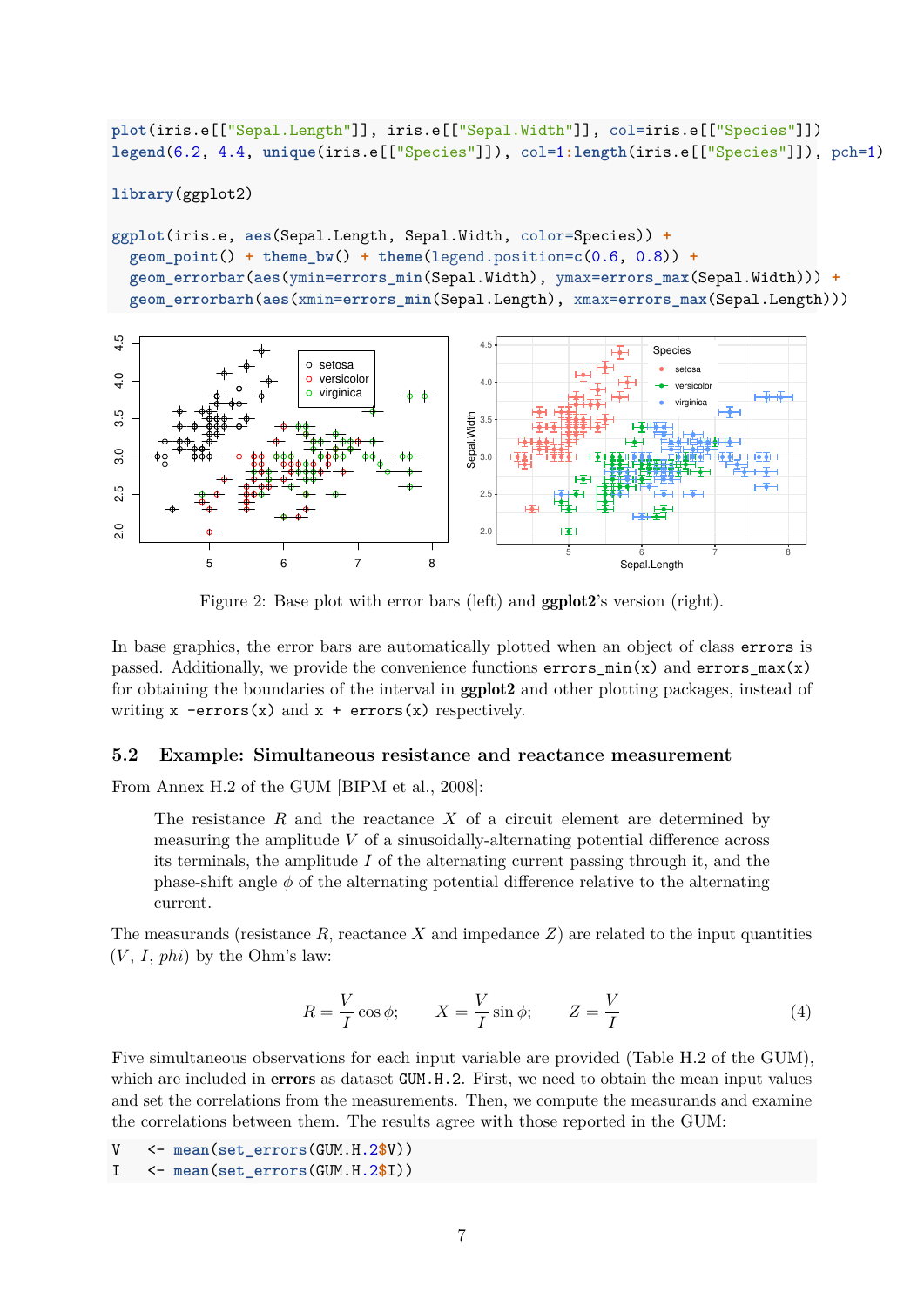```
phi <- mean(set_errors(GUM.H.2$phi))
correl(V, I) <- with(GUM.H.2, cor(V, I))
correl(V, phi) <- with(GUM.H.2, cor(V, phi))
correl(I, phi) <- with(GUM.H.2, cor(I, phi))
print(R \leftarrow (V / I) * cos(\phi), digits = 2, notation = "plus-minus")
## 127.732 ± 0.071
print(X \leftarrow (V / I) * sin(phi), digits = 3, notation = "plus-minus")## 219.847 ± 0.296
print(Z \leftarrow (V / I), digits = 3, notation = "plus-minus")
## 254.260 ± 0.236
correl(R, X); correl(R, Z); correl(X, Z)
## [1] -0.5884298
## [1] -0.4852592
```
## [1] 0.9925116

### **5.3 Example: Calibration of a thermometer**

From Annex H.3 of the GUM [\[BIPM et al., 2008\]](#page-9-1):

A thermometer is calibrated by comparing  $n = 11$  temperature readings  $t_k$  of the thermometer [...] with corresponding known reference temperatures  $t_{R,k}$  in the temperature range 21 °C to 27 °C to obtain the corrections  $b_k = t_{R,k} - t_k$  to the readings.

Measured temperatures and corrections (Table H.6 of the GUM), which are included in errors as dataset GUM.H.3, are related by a linear calibration curve:

$$
b(t) = y_1 + y_2(t - t_0)
$$
\n(5)

In the following, we first fit the linear model for a reference temperature  $t_0 = 20$  °C. Then, we extract the coefficients, and assign the uncertainty and correlation between them. Finally, we compute the predicted correction *b*(30), which agrees with the value reported in the GUM:

```
fit \leq - \ln(bk - 1(tk - 20)), data = GUM.H.3)
```

```
y1 <- set_errors(coef(fit)[1], sqrt(vcov(fit)[1, 1]))
y2 <- set_errors(coef(fit)[2], sqrt(vcov(fit)[2, 2]))
covar(y1, y2) <- vcov(fit)[1, 2]
```

```
print(b.30 <- y1 + y2 * set_errors(30 - 20), digits = 2, notation = "plus-minus")
```

```
## -0.1494 ± 0.0041
```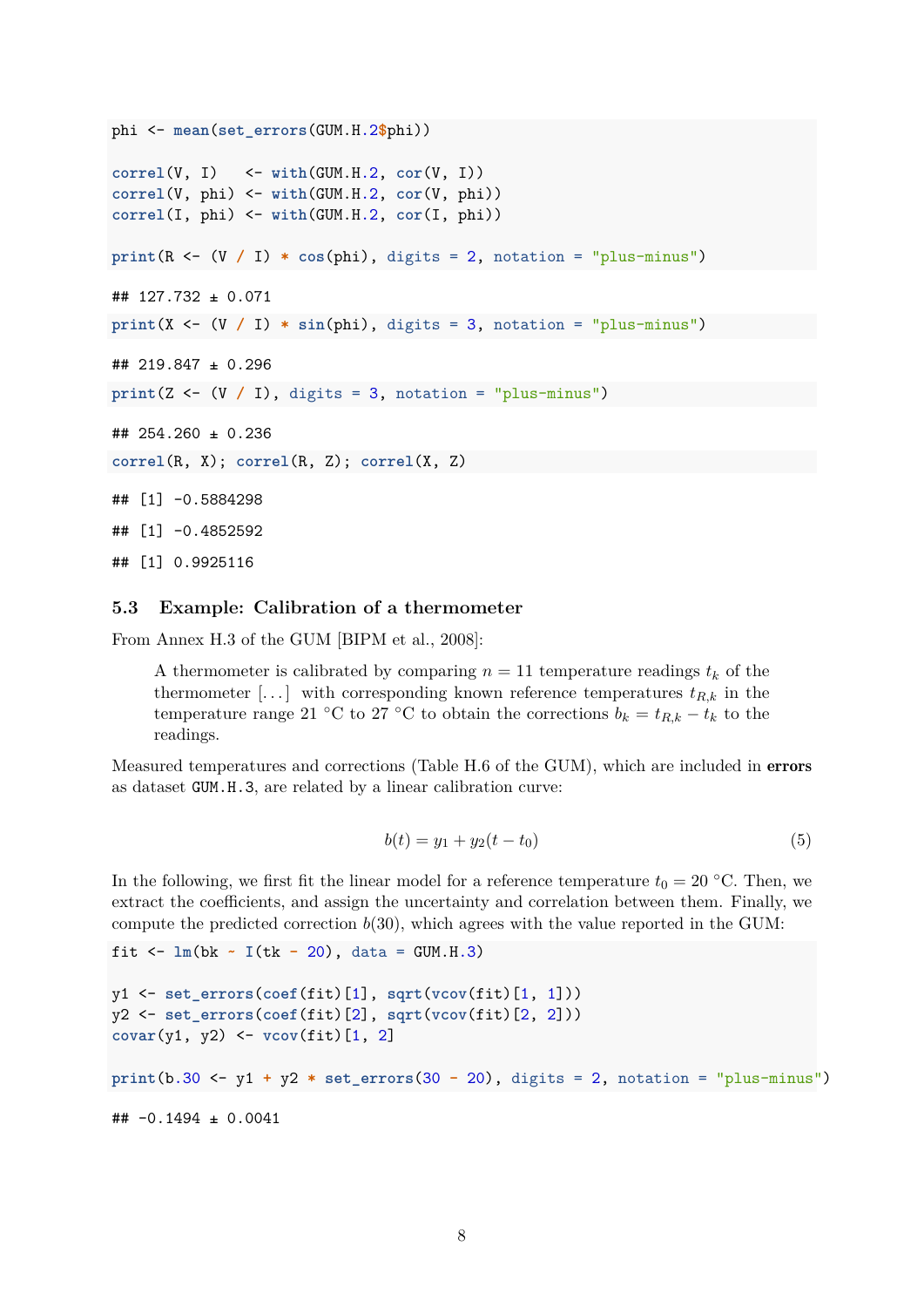<span id="page-8-0"></span>

| Operation             | $R$ base function(s)     | Compatibility       |
|-----------------------|--------------------------|---------------------|
| Row subsetting        | $[$ , $[$ [ $]$ , subset | Full                |
| Row ordering          | $order + [$              | Full                |
| Column transformation | transform, within        | Full                |
| Row aggregation       | tapply, by, aggregate    | with simplify=FALSE |
| Column joining        | merge                    | Full                |
| (Un)Pivoting          | reshape                  | Full                |

Table 1: Compatibility of **errors** and R base data wrangling functions.

# **6 Discussion**

The errors package provides the means for defining numeric vectors, matrices and arrays with errors in  $R$ , as well as to operate with them in a transparent way. Propagation of uncertainty implements the commonly used first-order TSM formula from Equation [\(1\)](#page-1-0). This method has been pre-computed and expanded for each operation in the S3 groups Math and Ops, instead of differentiating symbolic expressions on demand or using functions from other packages for this task. The advantages of this approach are twofold. On the one hand, it is faster, as it does not involve simulation nor symbolic computation, and very lightweight in terms of package dependencies.

Another advantage of errors is the built-in consistent and formally sound representation of measurements with errors, rounding the uncertainty to one significant digit by default and supporting two widely used notations: parenthesis (e.g.,  $5.00(1)$ ) and plus-minus (e.g.,  $5.00\pm0.01$ ). These notations are applied for single numbers and data frames, as well as tbl\_df data frames from the [tibble](https://CRAN.R-project.org/package=tibble) [\[Wickham et al., 2017\]](#page-10-8) package.

Full support is provided for both data.frame and tbl\_df, as well as matrices and arrays. However, some operations on those data structures may drop uncertainties (i.e., object class and attributes). More specifically, there are six common *data wrangling* operations: row subsetting, row ordering, column transformation, row aggregation, column joining and (un)pivoting. Table [1](#page-8-0) shows the correspondence between these operations and R base functions, as well as the compatibility with errors.

Overall, errors is fully compatible with data wrangling operations embed in R base, and this is because those functions are mainly based on the subsetting generics, for which errors provides the corresponding S3 methods. Nonetheless, special attention must be paid to aggregations, which store partial results in lists that are finally simplified. Such simplification is made with unlist, which drops all the input attributes, including custom classes. However, all these aggregation functions provide the argument simplify (sometimes SIMPLIFY), which if set to FALSE, prevents this destructive simplification, and lists are returned. Such lists can be simplified *non-destructively* by calling  $\phi$ .call $(c, \ldots)$ .

```
unlist <- function(x) if (is.list(x)) do.call(c, x) else x
iris.e.agg <- aggregate(. ~ Species, data = iris.e, mean, simplify=FALSE)
as.data.frame(lapply(iris.e.agg, unlist), col.names=colnames(iris.e.agg))
```

| ##  |                 | Species Sepal.Length Sepal.Width Petal.Length Petal.Width |         |         |         |
|-----|-----------------|-----------------------------------------------------------|---------|---------|---------|
| ##1 | setosa          | 5.0(1)                                                    | 3.43(7) | 1.46(3) | 0.25(1) |
|     | ## 2 versicolor | 5.9(1)                                                    | 2.77(6) | 4.26(9) | 1.33(3) |
|     | ## 3 virginica  | 6.6(1)                                                    | 2.97(6) | 5.6(1)  | 2.03(4) |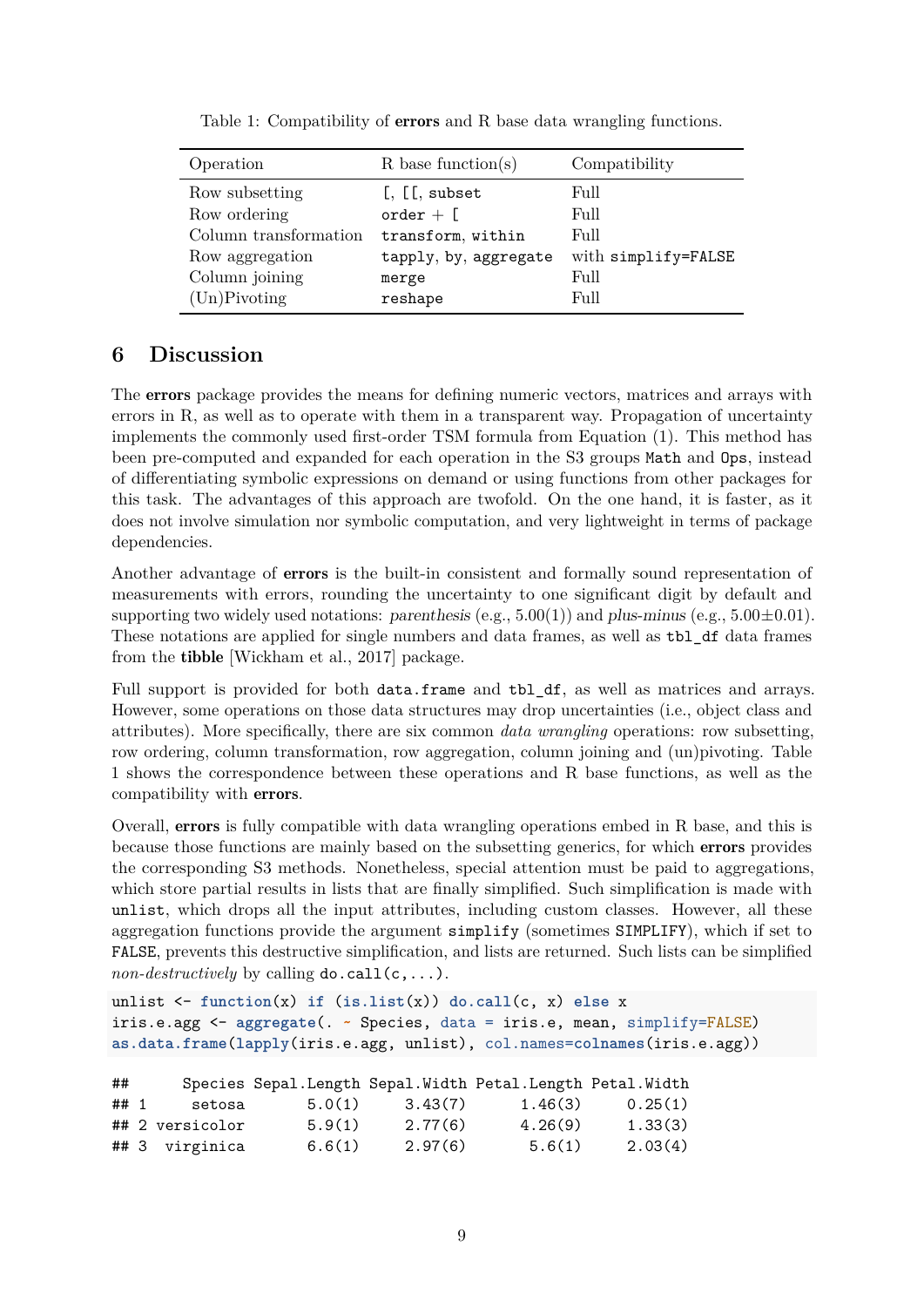# **7 Summary and future work**

We have introduced **errors**, a lightweight R package for managing numeric data with associated standard uncertainties. The new class errors provides numeric operations with automated propagation of uncertainty through a first-order TSM, and a formally sound representation of measurements with errors. Using this package makes the process of computing indirect measurements easier and less error-prone.

Future work includes importing and exporting data with uncertainties and providing the user with an interface for plugging uncertainty propagation methods from other packages. Finally, errors enables ongoing developments for integrating **units** and uncertainty handling into a complete solution for quantity calculus. Having a unified workflow for managing measurements with units and errors would be an interesting addition to the R ecosystem with very few precedents in other programming languages.

## **References**

- <span id="page-9-3"></span>K.O. Arras. An introduction to error propagation: Derivation, meaning and examples of  $cy = fx$ cx fx'. Sep 1998. Technical Report Nr. EPFL-ASL-TR-98-01 R3, Autonomous Systems Lab, EPFL, September 1998.
- <span id="page-9-10"></span>Stefan Milton Bache and Hadley Wickham. *magrittr: A Forward-Pipe Operator for R*, 2014. URL [https://CRAN.R-project.org/package=magrittr.](https://CRAN.R-project.org/package=magrittr) R package version 1.5.
- <span id="page-9-1"></span>BIPM, IEC, IFCC, ILAC, IUPAC, IUPAP, ISO, and OIML. Evaluation of Measurement Data – Guide to the Expression of Uncertainty in Measurement, 1st edn. JCGM 100:2008. *Joint Committee for Guides in Metrology*, 2008. URL [https://www.bipm.org/en/publications/](https://www.bipm.org/en/publications/guides/gum.html) [guides/gum.html.](https://www.bipm.org/en/publications/guides/gum.html)
- <span id="page-9-0"></span>BIPM, IEC, IFCC, ILAC, IUPAC, IUPAP, ISO, and OIML. The International Vocabulary of Metrology – Basic and General Concepts and Associated Terms (VIM), 3rd edn. JCGM 200:2012. *Joint Committee for Guides in Metrology*, 2012. URL [http://www.bipm.org/vim.](http://www.bipm.org/vim)
- <span id="page-9-8"></span>Stephen L R Ellison. *metRology: Support for Metrological Applications*, 2017. URL [https:](https://CRAN.R-project.org/package=metRology) [//CRAN.R-project.org/package=metRology.](https://CRAN.R-project.org/package=metRology) R package version 0.9-26-2.
- <span id="page-9-2"></span>David Flater. Architecture for software-assisted quantity calculus. *Computer Standards & Interfaces*, 56:144–147, 2018. ISSN 0920-5489. doi: 10.1016/j.csi.2017.10.002.
- <span id="page-9-5"></span>John Fox and Sanford Weisberg. *An R Companion to Applied Regression*. SAGE Publications, second edition, 2011. ISBN 9781412975148.
- <span id="page-9-4"></span>John Fox and Sanford Weisberg. *car: Companion to Applied Regression*, 2016. URL [https:](https://CRAN.R-project.org/package=car) [//CRAN.R-project.org/package=car.](https://CRAN.R-project.org/package=car) R package version 2.1-4.
- <span id="page-9-11"></span>F.R. Hampel, E.M. Ronchetti, P.J. Rousseeuw, and W.A. Stahel. *Robust Statistics: The Approach Based on Influence Functions*. Wiley Series in Probability and Statistics. Wiley, 2011. ISBN 9781118150689.
- <span id="page-9-6"></span>Christopher Jackson. *msm: Multi-State Markov and Hidden Markov Models in Continuous Time*, 2016. URL [https://CRAN.R-project.org/package=msm.](https://CRAN.R-project.org/package=msm) R package version 1.6.4.
- <span id="page-9-7"></span>Christopher H. Jackson. Multi-state models for panel data: The msm package for R. *Journal of Statistical Software*, 38(8):1–29, 2011. doi: 10.18637/jss.v038.i08.
- <span id="page-9-9"></span>Matthias Kohl. *distr: Object Oriented Implementation of Distributions*, 2017. URL [https:](https://CRAN.R-project.org/package=distr) [//CRAN.R-project.org/package=distr.](https://CRAN.R-project.org/package=distr) R package version 2.6.2.